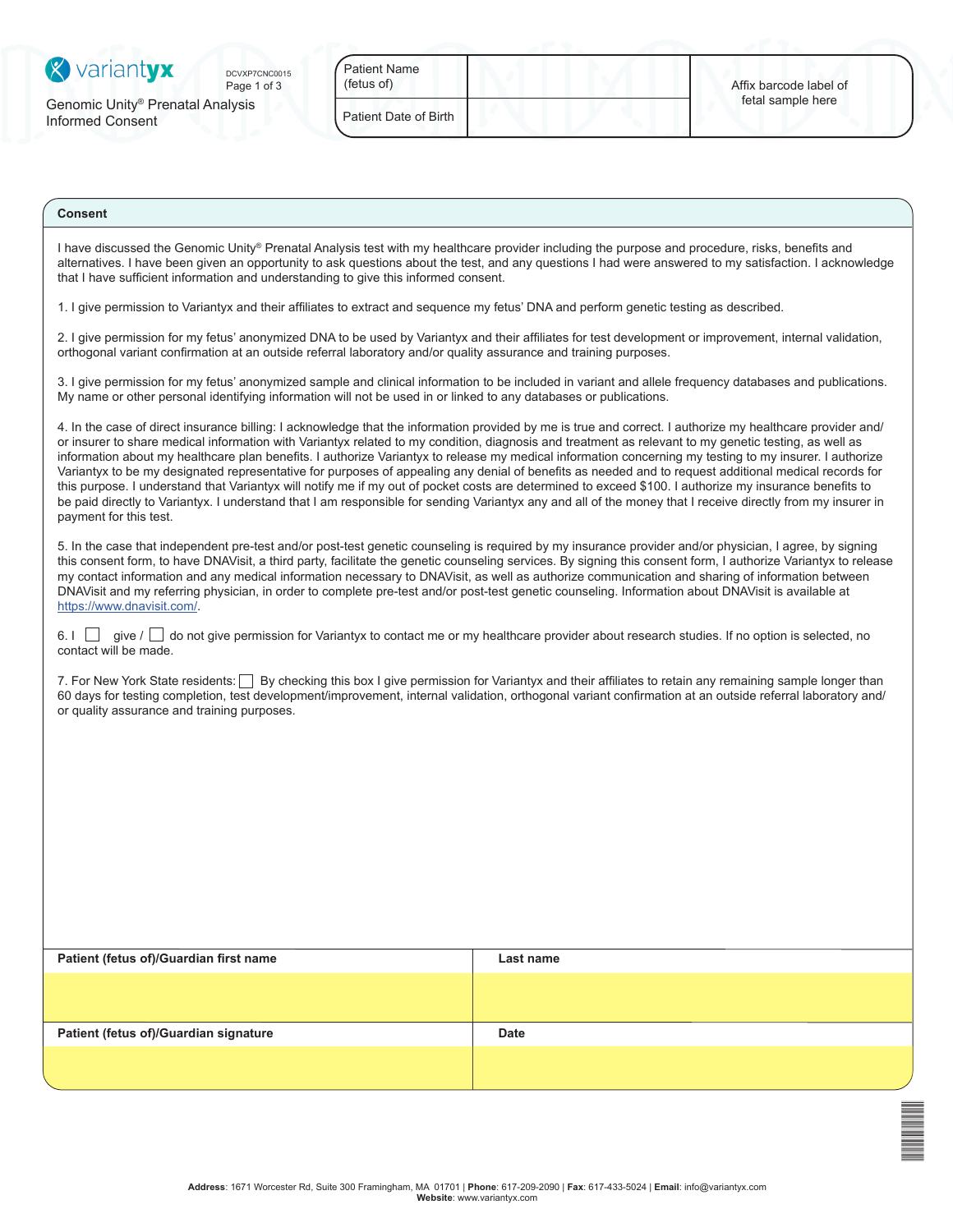| <b>X</b> variantyx                                                      | DCVXP7CNC0015<br>Page 2 of 3 | <b>Patient Name</b><br>(fetus of) | Affix barcode label of |
|-------------------------------------------------------------------------|------------------------------|-----------------------------------|------------------------|
| Genomic Unity <sup>®</sup> Prenatal Analysis<br><b>Informed Consent</b> |                              | Patient Date of Birth             | fetal sample here      |
|                                                                         |                              |                                   |                        |

| <b>Biological Maternal Consent</b> | Affix barcode label of<br>maternal sample here |
|------------------------------------|------------------------------------------------|
|                                    |                                                |

I have discussed the Genomic Unity® Prenatal Analysis test with my healthcare provider including the purpose and procedure, risks, benefits and alternatives. I have been given an opportunity to ask questions about the test, and any questions I had were answered to my satisfaction. I acknowledge that I have sufficient information and understanding to give this informed consent.

1. I give permission to Variantyx and their affiliates to extract and sequence my DNA and perform genetic testing for the purpose of improving the interpretation of genetic variants identified in the fetus' DNA.

2. I give permission for my anonymized DNA to be used by Variantyx and their affiliates for test development or improvement, internal validation, orthogonal variant confirmation at an outside referral laboratory and/or quality assurance and training purposes.

3. I give permission for my anonymized sample and clinical information to be included in variant and allele frequency databases and publications. My name or other personal identifying information will not be used in or linked to any databases or publications.

4. For New York State residents: **By checking this box I give permission for Variantyx and their affiliates to retain any remaining sample longer** than 60 days for testing completion, test development/improvement, internal validation, orthogonal variant confirmation at an outside referral laboratory and/or quality assurance and training purposes.

| First name | Last name   |
|------------|-------------|
|            |             |
|            |             |
| Signature  | <b>Date</b> |
|            |             |
|            |             |

| ٠ |  |
|---|--|
|   |  |
|   |  |
|   |  |
|   |  |
|   |  |
|   |  |
|   |  |
|   |  |